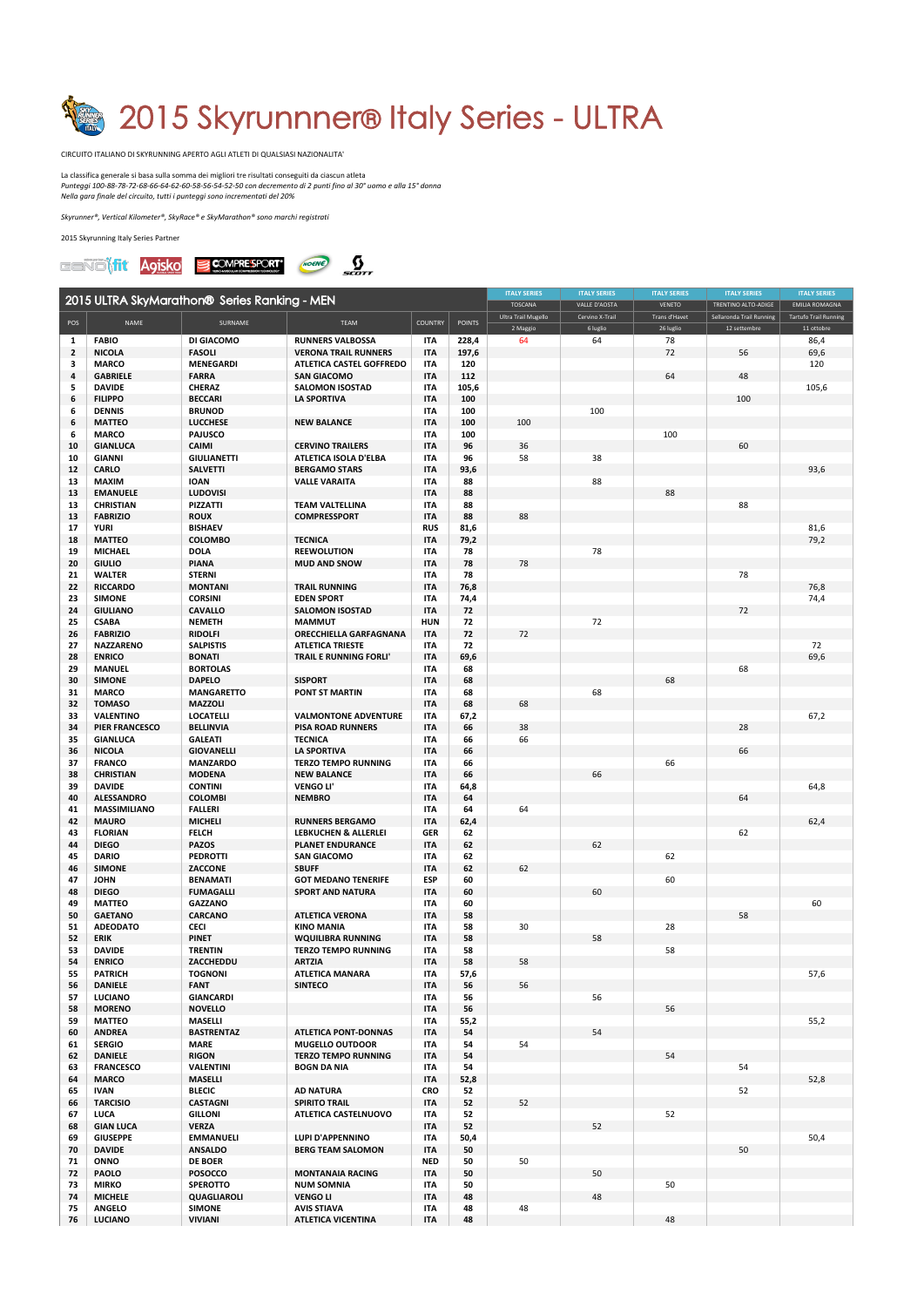| 77  | <b>RICCARDO</b>        | <b>PONZONI</b>     |                                | <b>ITA</b> | 48   |        |    |        |        | 48   |
|-----|------------------------|--------------------|--------------------------------|------------|------|--------|----|--------|--------|------|
| 78  | <b>TAMAS</b>           | <b>ALLAGA</b>      |                                | <b>HUN</b> | 46   |        |    |        | 46     |      |
| 79  | <b>NICOLA</b>          | <b>BERTOLDO</b>    | <b>SOJO VASARO</b>             | <b>ITA</b> | 46   |        |    | 46     |        |      |
| 80  | <b>FRANCESCO</b>       | <b>BIANCHINI</b>   | <b>SUBBIANO MARATHON</b>       | <b>ITA</b> | 46   | 46     |    |        |        |      |
| 81  | <b>GIUSEPPE</b>        | <b>MARAZZI</b>     | <b>NEW BALANCE</b>             | <b>ITA</b> | 46   |        | 46 |        |        |      |
| 82  | <b>LORENZO</b>         | <b>MEDIOLI</b>     |                                | <b>ITA</b> | 45,6 |        |    |        |        | 45,6 |
| 83  | <b>MIKAEL</b>          | <b>MONGIOVETTO</b> | <b>CERVINO TRAILERS</b>        | <b>ITA</b> | 44   |        | 44 |        |        |      |
| 84  | <b>ANTONIO</b>         | <b>MUSETTI</b>     |                                | <b>ITA</b> | 44   | 44     |    |        |        |      |
| 85  | <b>ARON</b>            | <b>SZABO</b>       |                                | <b>HUN</b> | 44   |        |    |        | 44     |      |
| 86  | <b>ELIA</b>            | <b>VANZO</b>       |                                | <b>ITA</b> | 44   |        |    | 44     |        |      |
|     | <b>GIANLUCA</b>        |                    |                                |            |      |        |    |        |        |      |
| 87  |                        | <b>RAMBALDI</b>    | <b>TRAIL RUNNING FORLI'</b>    | <b>ITA</b> | 43,2 |        |    |        |        | 43,2 |
| 88  | <b>BRUNO</b>           | <b>BRUNOD</b>      | <b>FORTE DI BARD</b>           | <b>ITA</b> | 42   |        | 42 |        |        |      |
| 89  | <b>MANUEL</b>          | <b>GIETL</b>       | <b>OBERWIELENBACH</b>          | <b>ITA</b> | 42   |        |    |        | 42     |      |
| 90  | <b>HANS PAUL</b>       | PIZZININI          | <b>VICENZA MARATHON</b>        | <b>ITA</b> | 42   |        |    | 42     |        |      |
| 91  | PAU                    | <b>VIVES XIOL</b>  | <b>EXCURSIONISTA SEVA</b>      | <b>ESP</b> | 42   | 42     |    |        |        |      |
| 92  | <b>TARCISIO</b>        | <b>CASTAGNI</b>    | <b>SPIRITO TRAIL</b>           | <b>ITA</b> | 40,8 |        |    |        |        | 40,8 |
| 93  | <b>ALESSANDRO</b>      | <b>BRIVIO</b>      | <b>SPORT E SPORTIVI</b>        | <b>ITA</b> | 40   |        |    | 40     |        |      |
| 94  | <b>MARCO</b>           | <b>FRANZINI</b>    | <b>BIONE TRAILERS TEAM</b>     | <b>ITA</b> | 40   |        |    |        | 40     |      |
| 95  | <b>MATTEO</b>          | <b>MONCELLI</b>    | <b>FIORENZUOLA</b>             | <b>ITA</b> | 40   | 40     |    |        |        |      |
| 96  | <b>NICOLA</b>          | <b>PARIS</b>       | <b>RECASTELLO RADICI GROUP</b> | <b>ITA</b> | 40   |        | 40 |        |        |      |
| 97  | <b>TOMMASO</b>         | <b>MARZIANI</b>    | <b>GRAVELLONA VCO</b>          | <b>ITA</b> | 38,4 |        |    |        |        | 38,4 |
| 98  | <b>AMOS</b>            | <b>BONATO</b>      | <b>RAW-VEGAN RUNNING T</b>     | <b>ITA</b> | 38   |        |    | 38     |        |      |
| 99  | <b>FLORIAN</b>         | <b>ZANOTTI</b>     | <b>BIONE TRAILERS TEAM</b>     | <b>ITA</b> | 38   |        |    |        | 38     |      |
| 100 | <b>STEFANO</b>         | <b>FIETTA</b>      | <b>EMME RUNNING TEAM</b>       | <b>ITA</b> | 36   |        |    | 36     |        |      |
| 101 | <b>GABRIELE</b>        | <b>GALLO</b>       | <b>VENICE MARATHON CLUB</b>    | <b>ITA</b> | 36   |        | 36 |        |        |      |
| 102 | <b>IVAN</b>            | <b>RASTELLI</b>    | ATLETICA ALTA VALTELLINA       | <b>ITA</b> | 36   |        |    |        | 36     |      |
| 103 | <b>CESARE</b>          | <b>CAVANNA</b>     | <b>LUPI D'APPENNINO</b>        | <b>ITA</b> | 36   |        |    |        |        | 36   |
| 104 | <b>FORTUNATO</b>       | <b>DIANO</b>       | <b>SANT'ORSO</b>               | <b>ITA</b> | 34   |        | 34 |        |        |      |
| 105 | <b>GIORGIO</b>         | <b>GUASINA</b>     |                                | <b>ITA</b> | 34   |        |    | 34     |        |      |
| 106 | <b>GIAN LUCA</b>       | <b>SCARPELLI</b>   | <b>MUGELLO OUTDOOR</b>         | <b>ITA</b> | 34   | 34     |    |        |        |      |
|     | <b>SIMON</b>           | <b>STIFTER</b>     |                                | <b>ITA</b> | 34   |        |    |        | 34     |      |
| 107 |                        |                    |                                |            |      |        |    |        |        |      |
| 108 | <b>XAVIER</b>          | <b>LECARRE</b>     | <b>FREE SPORT</b>              | <b>ITA</b> | 33,6 |        |    |        |        | 33,6 |
| 109 | <b>DANILO</b>          | <b>DE CONTI</b>    | <b>MERCURYUS</b>               | ITA        | 32   |        |    |        | 32     |      |
| 110 | <b>FABIO</b>           | <b>PASI</b>        |                                | <b>ITA</b> | 32   | 32     |    |        |        |      |
| 111 | <b>JULES</b>           | <b>PESSION</b>     |                                | <b>ITA</b> | 32   |        | 32 |        |        |      |
| 112 | <b>RICCARDO</b>        | ZANINI             |                                | <b>ITA</b> | 32   |        |    | 32     |        |      |
| 113 | <b>ROBERTO</b>         | <b>GRISENTI</b>    | <b>KINOMANA</b>                | <b>ITA</b> | 31,2 |        |    |        |        | 31,2 |
| 114 | <b>MARCO</b>           | <b>LOVOTTI</b>     | <b>GLI ORSI</b>                | <b>ITA</b> | 30   |        |    |        | 30     |      |
| 115 | <b>GIORDANO</b>        | <b>NOVELLO</b>     |                                | <b>ITA</b> | 30   |        |    | $30\,$ |        |      |
| 116 | <b>MARCO</b>           | <b>SUSANNA</b>     |                                | <b>ITA</b> | 30   |        | 30 |        |        |      |
| 117 | <b>SABINO</b>          | <b>CAUTELA</b>     | <b>MUD AND SNOW</b>            | <b>ITA</b> | 28,8 |        |    |        |        | 28,8 |
| 118 | <b>ANTONIO</b>         | <b>BARONE</b>      | <b>BARILLA</b>                 | <b>ITA</b> | 28   | 28     |    |        |        |      |
| 119 | <b>MATTEO</b>          | <b>MALFA</b>       | <b>BONIFACIO COURSE NATURE</b> | <b>ITA</b> | 28   |        | 28 |        |        |      |
| 120 | <b>MATTEO</b>          | <b>ANGHINETTI</b>  |                                | <b>ITA</b> | 26,4 |        |    |        |        | 26,4 |
| 121 | <b>PIERUGO</b>         | <b>ANGELI</b>      | <b>CINGHIALI</b>               | ITA        | 26   | 26     |    |        |        |      |
| 122 | <b>VANNI</b>           | <b>CORTIVO</b>     |                                | <b>ITA</b> | 26   |        |    | 26     |        |      |
| 123 | <b>MAURIZIO</b>        | <b>SIGNORI</b>     | <b>ATLETICA SALETTI</b>        | <b>ITA</b> | 26   |        |    |        | 26     |      |
| 124 | <b>FRANCESCO</b>       | <b>SUQUET</b>      | <b>PONT ST MARTIN</b>          | ITA        | 26   |        | 26 |        |        |      |
| 125 | <b>IVAN</b>            | <b>FOGLIA</b>      | <b>3T VALTARO</b>              | ITA        | 24   |        |    |        | 24     |      |
| 126 | <b>CLAUDIO</b>         | <b>MAGGI</b>       | <b>BANDA DEI MALANDRINI</b>    | <b>ITA</b> | 24   | 24     |    |        |        |      |
|     | <b>FABRIZIO</b>        | <b>SALATO</b>      | <b>L'EVA D'OR</b>              |            |      |        | 24 |        |        |      |
| 127 |                        |                    |                                | ITA        | 24   |        |    | 24     |        |      |
| 128 | <b>EMANUELE DAVIDE</b> | <b>ZATTERA</b>     |                                | <b>ITA</b> | 24   |        |    |        |        |      |
| 129 | <b>PIETRO</b>          | <b>SIMONINI</b>    |                                | <b>ITA</b> | 24   |        |    |        |        | 24   |
| 130 | <b>ROBERTO</b>         | <b>BONCOMPAGNI</b> | <b>AVIS FOIANO</b>             | <b>ITA</b> | 22   | 22     |    |        |        |      |
| 131 | <b>ANDREA</b>          | <b>DALLA RIVA</b>  |                                | ITA        | 22   |        |    | 22     |        |      |
| 132 | <b>CARLO</b>           | <b>ROTA</b>        | <b>ALTITUDE RACE</b>           | <b>ITA</b> | 22   |        | 22 |        |        |      |
| 133 | <b>CORRADO</b>         | <b>ROVIS</b>       |                                | ITA        | 22   |        |    |        | 22     |      |
| 134 | <b>STEFANO</b>         | <b>GIACOMELLI</b>  | <b>SINTECO</b>                 | <b>ITA</b> | 20   | $20\,$ |    |        |        |      |
| 135 | <b>DANIELE</b>         | <b>MENOZZI</b>     | <b>NEW BALANCE</b>             | ITA        | 20   |        | 20 |        |        |      |
| 136 | <b>CHRISTIAN</b>       | <b>PEDEVILLA</b>   | <b>BADIASPORT</b>              | <b>ITA</b> | 20   |        |    |        | $20\,$ |      |
| 137 | <b>CHRISTIAN</b>       | ZANELLA            |                                | <b>ITA</b> | 20   |        |    | 20     |        |      |